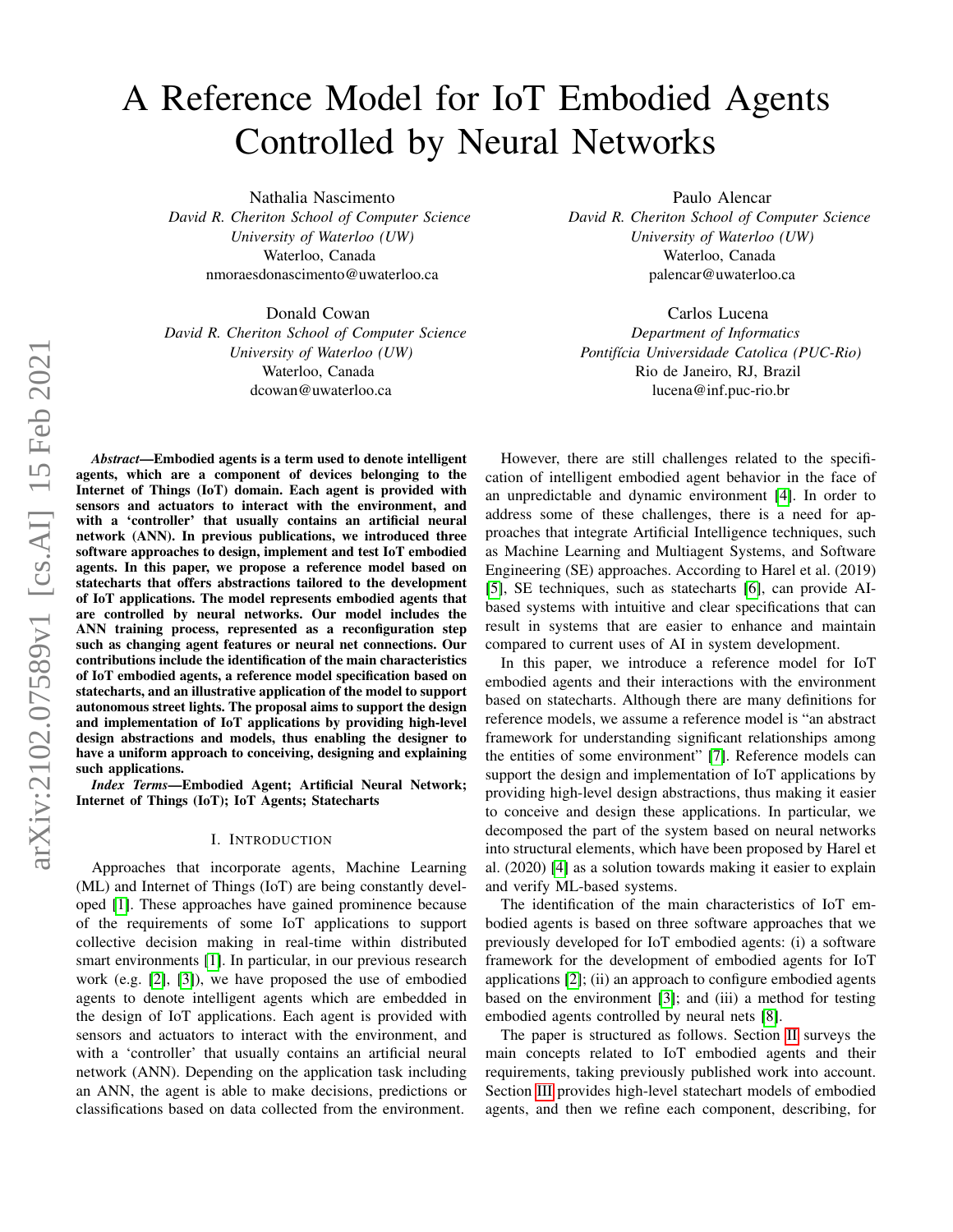example, the interaction between agent sensors and the input neurons of its ANN controller. Our model includes the ANN training process, representing it as configuration states such as selecting different sensors belonging to an agent or adjusting the weights of the neural network connections. Then, in Section [IV,](#page-4-0) we extend these models to represent an illustrative application that uses IoT embodied agents. Section [V](#page-5-8) presents conclusions and future work.

#### II. BACKGROUND:

<span id="page-1-0"></span>This section provides an overview of IoT embodied agents and statecharts, which are the key concepts of our approach.

#### *A. IoT Embodied Agents*

Agents that can interact with other agents or the environment in which the applications are embedded are called *embodied agents* [\[3\]](#page-5-2). Examples of such agents can be found in areas such as autonomous robots and cyber-physical systems. The first step in creating an embodied agent is to design the agent body, which determines the agent interaction with application sensors and actuators and the corresponding signals that the agent will send and receive [\[9\]](#page-5-9). As a second step, the agent is provided with a controller that instructs the agent how to behave based on signals from the agent. This controller is usually represented by an artificial neural network (ANN).



<span id="page-1-2"></span>Fig. 1. An example of an IoT embodied agent.

Figure [1](#page-1-2) illustrates an IoT embodied agent in an autonomous car scenario. In this example, the body of the agent is a car with four wheels, GPS, headlights, and a speaker. As described previously, an embodied agent must have a local analysis architecture to sense the environment and behave accordingly. In this example, the autonomous car uses a neural net. There is an input neuron for each one of the car sensors and an output neuron for each one of the motors and actuators. The neuron output values may determine the direction of the wheels and whether the car turns on its headlights.

#### *B. Statecharts*

Statecharts is a formal method that extends the formalism of state machines and state diagrams with essentially three elements: hierarchy, concurrency and communication [\[6\]](#page-5-5). This formal method has been used to specify reactive systems,

which are systems that respond to external and internal stimuli. The main elements of Statecharts are:

- State and Events: a description of the dynamic behavior of a complex system [\[6\]](#page-5-5);
- Transition: a transition is the connection between two states (source and destination) and can be represented by the triple: e[c] / a, in which "e" is an event, "c" is a condition, and "a" is an action.
- Composition (or Clustering): introduces the XOR (exclusive-or) decomposition of states, which captures the property that, being in a state, the system must be in only one of its composite components;
- Orthogonality: independence and concurrency. It introduces the AND decomposition of states, which captures the property that, being in a state, the system must be in all of its AND components.
- History. In statecharts syntax, entering the history state means to enter the most recently visited state.

In short, state diagrams are simply directed graphs, with nodes denoting states, and arrows denoting transitions. Depending on the tool that is used to design statecharts, a state can be represented by different graphical notations. States are usually represented by rounded rectangles.

#### <span id="page-1-1"></span>III. A REFERENCE MODEL FOR IOT EMBODIED AGENTS

In this section, we introduce high-level statechart models of embodied agents, and then we refine the boxes of each component such as the Body and Controller.

#### <span id="page-1-3"></span>*A. Preliminary embodied agent concepts*

Embodied agents are "autonomous agents structurally coupled with their environment" [\[10\]](#page-5-10). According to Quick et al.  $[11]$ , a system X is embodied in an environment E if perturbatory channels exist between the two. In other words, X is embodied in E if for every time t at which both X and E exist, some subset of E's possible states have the capacity to perturb X's state, and some subset of X's possible states have the capacity to perturb E's state [\[11\]](#page-5-11). Accordingly, our proposed model must contain at least two components: embodied agents and the environment.

*1) Agent Body:* Basically, an agent body is composed of sensors and effectors. According to [\[12\]](#page-5-12), the agent "interacts with its environment via interfaces of two types: sensors from which the agent receives events that carry information from its environment, and effectors by which the agent performs actions that are intended to affect its environment."

Auerbach and Bongard state that "different parts of the robot body are responsible for different behaviors. For example, wheels or legs may allow for movement while a separate gripper allows for object manipulation" [\[13\]](#page-5-13). Based on the previous observations, our model describes the effects that the agent body has on its behavior.

<span id="page-1-4"></span>*2) Agent Behavior:* As we discuss in [\[2\]](#page-5-1), an autonomous embodied agent must execute a control loop with three key activities in sequence, namely: (i) collect data; (ii) make decisions; and (iii) take actions. The task of data collection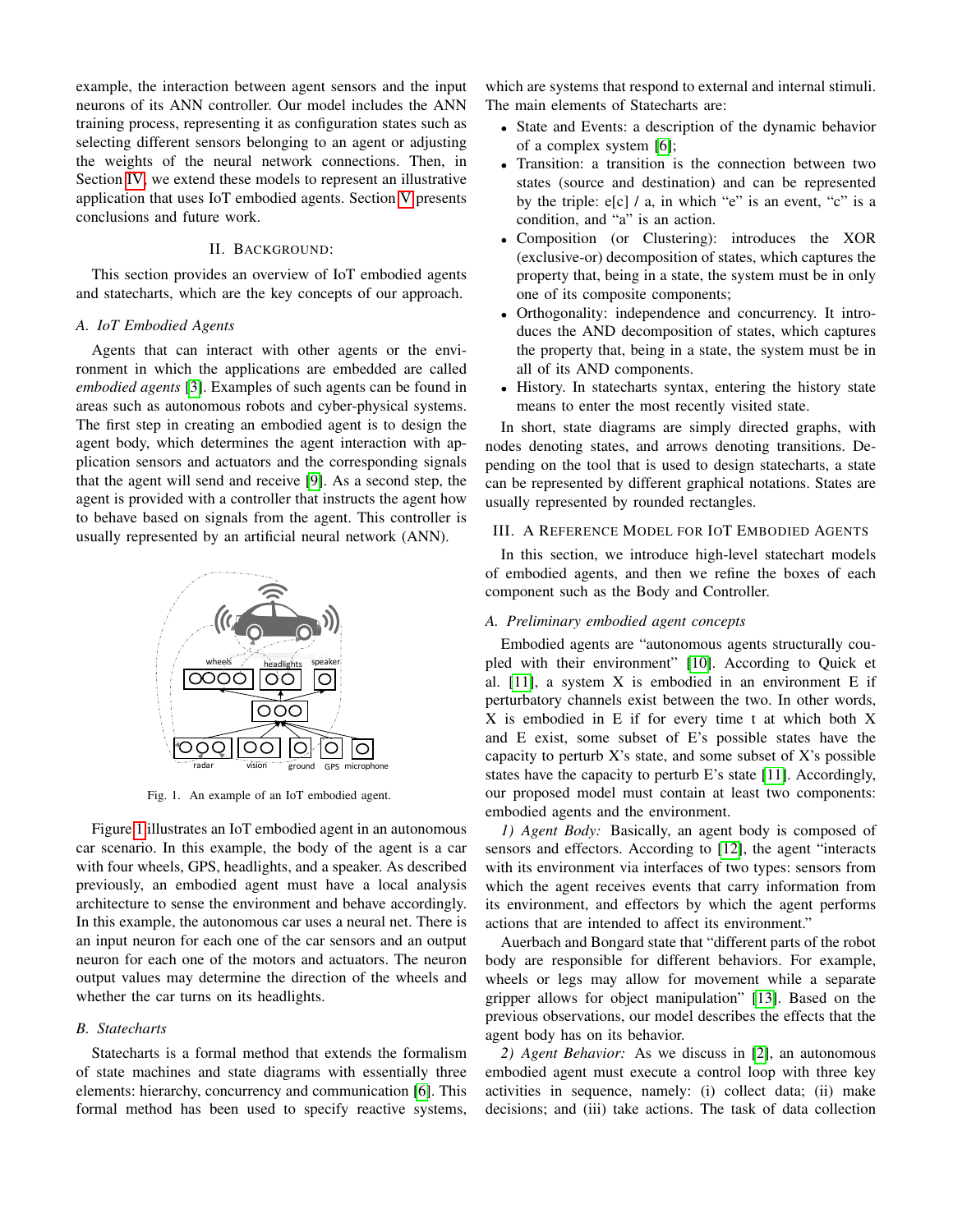focuses on processing information coming from devices, such as reading data from input sensors. The collected data are used to set the inputs of the agent controller. Then, the controller processes a decision to be taken by the agent. This controller can be a finite state machine (FSM) or an ANN, as shown in Figure [2.](#page-2-0) Embodied agents act based on the controller output. An action such as an effector activity can be to interact with other agents, to send messages, or to set actuator devices, thus making changes to the environment.



<span id="page-2-0"></span>Fig. 2. Control loop executed by embodied agents.

3) Agent Controller: In addition, the intelligent behavior of an embodied agent arises out of the coupling of its body, its controller, and its environment. According to Auerbach and Bongard [\[13\]](#page-5-13), the complexity of an agent controller and body must match the complexity of a given task. However, more complex task environments require the agent to exhibit more different behaviors. Therefore, it is necessary to find the combination of agent body and controller that allows the agent to behave accordingly.

Based on the previous observations, our model also describes the effects of the agent controller on its behavior. In addition, it includes a new component to represent the task's environment.

#### *B. Preliminary reconfiguration concept*

According to Karsai and Spanoudakis [\[14\]](#page-5-14), the reconfiguration mechanism must be associated with an evaluation module that represents how the system performance will be monitored and assessed, and how the evaluation result will affect the system architecture. In addition, the reconfiguration mechanism should be capable of interacting with the evaluator, being triggered by it.

The evaluation module measures a set of variables from the environment, and it can trigger the reconfiguration mechanism if it identifies a change in the set of measured variables.

Based on the previous observations, our model includes a new component to represent task evaluation, which is able to trigger the reconfiguration process.

### *C. Statecharts Model*

Statecharts make it possible to view the description of the solution at different levels of detail, supporting a topdown behavioral specification. Therefore, it facilitates the understanding of a complex architecture. Other relevant characteristics are composition, hierarchy, and inter-component communications. Thus, our model can use transitions to explain the perturbations that occur between the environment and agents, which are the main components of embodied agents, as explained in Section [III-A.](#page-1-3)

A high-level specification is given in Figure [3,](#page-2-1) which contains the full statechart of an embodied agent. The main components of configurable embodied agents will be described in detail in the next subsections, in which we will look inside each one of these components.



<span id="page-2-1"></span>Fig. 3. General statechart of IoT embodied agents - putting the main components together.  $U(1, 0)$ UNREGISTERED UNREGISTERED

The diagram in Figure [3](#page-2-1) shows the states that are responsible for configuring an embodied agent based on its task. The agent comes out of the idle state when the system is nitialized. As shown, we represented an embodied agent as a super state, and we assumed some physical and functional description of the system to describe its actions. Then, this state was hierarchically decomposed into agent configuration and agent behavior. The component of agent configuration is responsible for configuring the agent body and controller. Once the agent is configured, it is ready to behave in harmony with the environment. The agent behavior consists of three components: (i) perception; (ii) decision; and (iii) effect. As shown, the perception, decision and effector capabilities of the initialized. As shown, we represented an embodied agent as agent are directly related to how the body and controller of the agent are configured. To represent it, we use the transition "set" between the components of configuration and behavior. Internal transitions have been omitted for simplicity.

Figure [3](#page-2-1) also depicts inter-component communications between the agent behavior and environment components. As shown, the variables of the environment perturb the agent behavior. As Perception is the default state among Perception, Decision and Effector, the default way of entering this group of states is by the Perception state. In short, environment variables perturb the agent through perception. On the other hand, the effector state perturbs the environment. We will describe the details of these interactions in subsequent sections.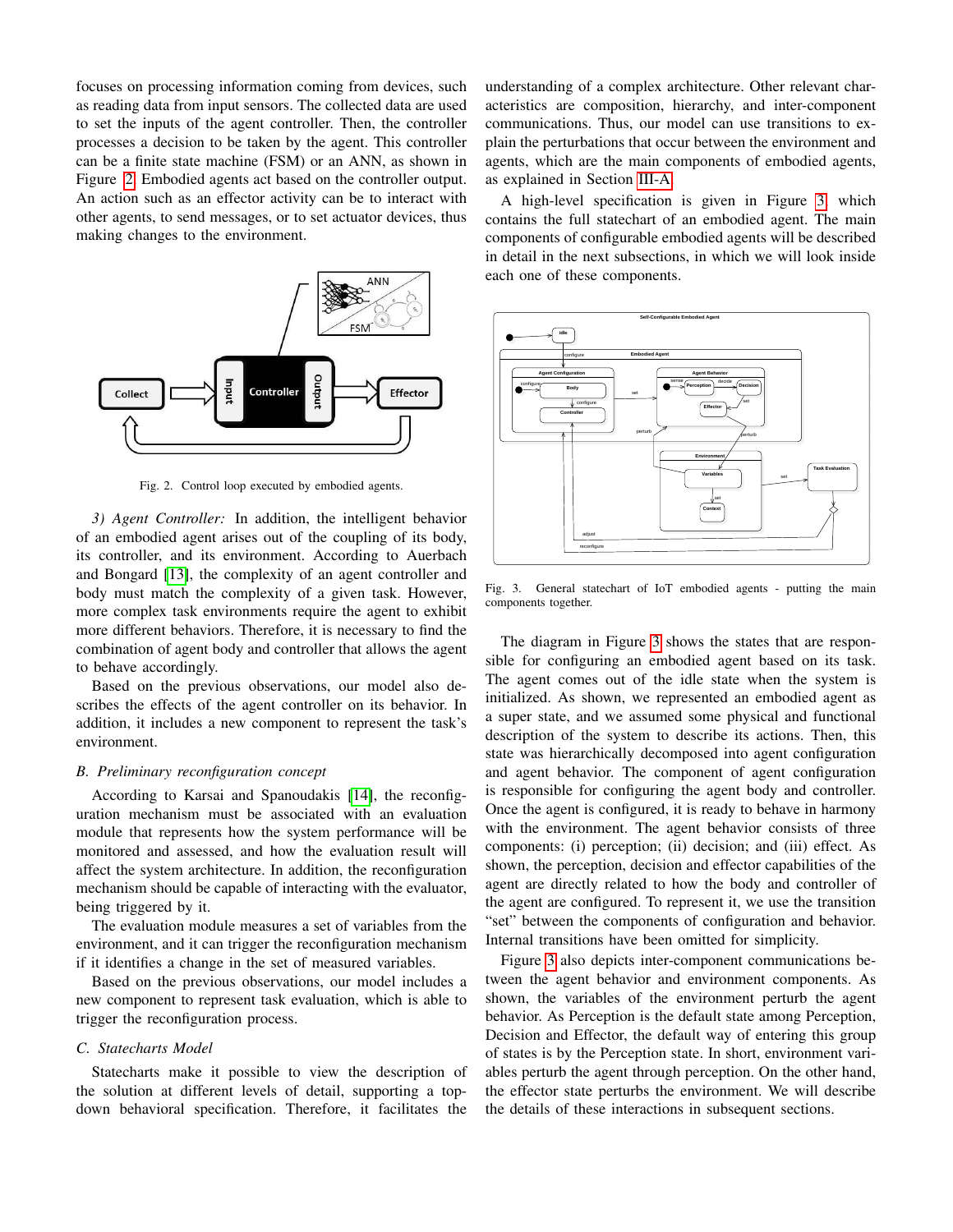The unique way of entering the Task Evaluation component is through the environment component via "set." As shown in Figure [3,](#page-2-1) after evaluating the task, the system returns to the initial state, that is the agent configuration, resulting in a cycle. By entering the agent configuration state, the default option is to reconfigure the whole agent unless the transition "adjust" is selected. If "adjust" is selected, only the agent controller will be reconfigured.

*1) Agent Configuration - Body and Controller:* A refinement of the agent configuration state yields Figure [4.](#page-3-0) After examining the internals of the body component, we can see that the process of configuring the agent body consists of enabling or disabling some inputs, such as sensors, and outputs, such as actuators, which are represented with disabled/enabled substates. According to Harel (1987) [\[6\]](#page-5-5), "an obvious application of orthogonality is in splitting a state in accordance with its physical subsystems." Thus, we represent the process of configuring agent body inputs and outputs as independent states. In other words, selecting the components to compose the body outputs does not depend on the components that are selected to compose its inputs. By default, all inputs and outputs are unselected, but we include a shallow history ("H") state in each component to allow the system to enter the most recently visited of the two, and enter "disabled" if  $\Box$ the system is there for the first time. utputs are stem is t unselec  $\text{here for }$ ed, but he first t  $\overline{\text{vel}}$  inclue e for the first time. e a shal and outputs are unselected, but we include a shallow history nogonality is in sp se its inp uts. By d UNREGISTERED litting a efault, all  $\frac{1}{2}$  tate in inputs StateMachine10::BehaviorStateDiagram



<span id="page-3-0"></span>Fig. 4. Body and Controller Configuration components of the embodied agent statechart.

To configure the agent controller, there is a transition between the body inputs and the input neurons, and a transition between body outputs and output neurons. In other words, input neurons are set according to the enabled body inputs, and the output neurons are set according to the enabled body outputs. Each neuron may be connected to more than one neuron. So, a neuron adds a connection to the system and this connection is connected to a neuron (another or the same one).

This statechart component represents the weight configuration of a neural network, in which the output of a neuron may enter another neuron as an input with a specific weight. After zooming-in to see more details of the agent controller, it is possible to observe that the "adjust" transition segment, whose source is a state at the Task Evaluation component and directly associated with the connections component, is allowing the reconfiguration process to result only in enabling, disabling or updating connections.

<span id="page-3-2"></span>ts interact with other agents, to send messages, or to set actuator ry dev ces, thus making devices, thus making changes to the environment. *2) Agent Behavior:* As explained previously, the behavior of the agent varies based on the physical components that are operated by the agent and its controller. In short, the behavior of embodied agents is composed of three activities (see subsection [III-A2\)](#page-1-4): perception, decision and effect. According to Figure [5,](#page-3-1) the perception task focuses on processing information coming from devices, such as reading data from input sensors. The collected data are used to set the inputs of the agent controller. Then, the controller processes a decision to be taken by the agent. Finally, the agent acts based on the controller output. An action (effector activity) can be to  $\sum_{n=1}^{\infty}$  $\eta$ ith other  $g$  from  $\epsilon$ agents, t Prices, st  $\sum_{n=1}^{\infty}$ ch as rea ssages, o ding data  $\cdot$  to set as from tuator



<span id="page-3-1"></span>Fig. 5. Behavior component of the embodied agent statechart. UNREGISTERED UNREGISTERED UNREGISTERED

Selected while outputs determine the effector state. For example, if the communication input is enabled, the agent will be able to listen to other agents. If the agent has a sensor A, the agent und Will <sup>III</sup> communication output is activated, the agent will be able to be able nputs ha  $\frac{d}{dt}$ ve an  $\epsilon$ will be able to sense variable A of the environment; and if the Select d inputs have a effect n the p rception Selected inputs have an effect on the perception state, communicate with other agents.

Note that we have used some joint states in Figure [5.](#page-3-1) When a state emanates from a joint state, its source set consists of the sources of its constituent segments. For example, entering the substate "running neural network" depends on the incoming transitions from the states "configuring controller" and "processing inputs." In other words, how the collected inputs are processed to produce outputs depends on the neural network configuration. Consequently, the controller is crucial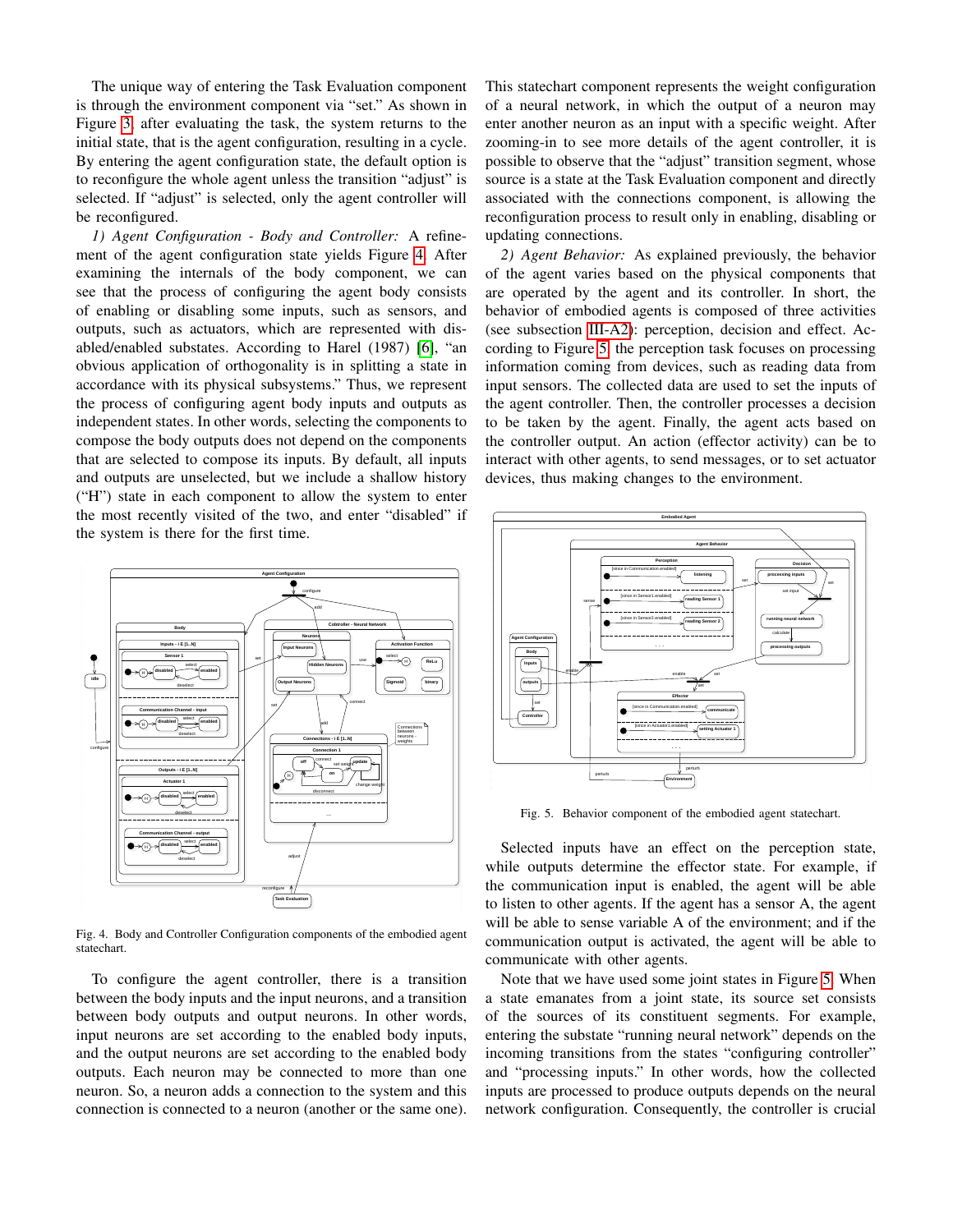to the decision state. Perception and Effector substates also have more than one source. The transition segment "perturb" from Environment and the segments "enable" from Inputs are connected to enter the Perception substates, and this means that sensing a specific environment variable depends on the agent's sensors. Upon sensing some sensors on the "Perception" component, the "set" transition will be taken and the action "processing inputs" will be carried out. Notwithstanding, entering Effector substates depends on the outgoing transitions from body outputs through actuators that are enabled and from the Decision state through output values that were calculated by the neural network. Results from Effector components perturb the environment, since some variables can be updated according to the agent's actions. For example, if the agent turns on the light, it will change the value of the brightness variable. Uni bouy ouipi  $U(0)$  and  $U(0)$ und<br>Untuk disebut di dengan s unbugn actu unant cinco Junent, since U<br>Understanden UIS MAI AIC CH me verieblee e  $\sum$  variables U<br>Undergisteren ICU and ITOM  $\frac{1}{2}$ 11 OC upuancu

3) Environment and Task Evaluation: The "Environment" component is composed of variables and contexts [\[15\]](#page-5-15), as depicted in Figure [6.](#page-4-1) Variables represent perceivable characteristics of this environment. The "Variables" component consists of N orthogonal substates, in which each substate is responsible for controlling a specific variable of the environment, such as brightness and humidity. They are also responsible for updating. Based on the variables' values, a specific context is selected. For example, supposing we have the contexts of "day" and "night", the current context will be selected according to the values of "brightness" and "time" variables. 3) Environme  $\frac{1}{2}$ esponsible for  $\epsilon$ iecteu accord  $U = UT + F$ u unu <mark>iusk</mark> Ev o anviranmant  $\sum_{i=1}^{n}$  $\frac{1}{2}$ ipuating. Dase  $\frac{1}{2}$   $\frac{1}{2}$   $\frac{1}{2}$   $\frac{1}{2}$   $\frac{1}{2}$ ig to the value  $U \cup U$  $u(uuvu, \text{ the }$  $Tho$  Worighla Inc variable una mannany. on the variat  $\frac{1}{2}$ U<sub>U</sub> bilginnes UNREGISTER zhvilonnicht  $v_{\text{component}}$ component  $\frac{100}{100}$ responsible for updating. Based on the variables' values, a  $\frac{1}{2}$ selected according to the values of "brightness" and "time" Under General Statistics of the Contract of the Contract of the Contract of the Contract of the Contract of the Contract of the Contract of the Contract of the Contract of the Contract of the Contract of the Contract of th under Burgereich.<br>Politiciste  $\mathbf{U}$ values of "brie UNREGISTERED tness" and "tim

restarting the whole process of configuring an agent, as shown  $\sum$  $\ln 1$  iguit  $\theta$ , or only the neural network connections, as shown in Figure [4.](#page-3-0) UNE<br>Understanden als der ust uiggel uie i UNREGISTER<br>UNREGISTER ansition aujus U<br>Varian Canada in Figure [3,](#page-2-1) or just trigger the transition "adjust," reconfiguring evaluation policy varies according to the context. We represent this situation with a joint state. For example, if we are calculating energy consumption, it is expected that the energy that is spent during the night will be greater than during the day. So consuming 10kW during the day has a different impact than consuming this same energy value during the night. Further, the agent's reconfiguration will operate according to this evaluation. It can trigger the transition "reconfigure" by

#### <span id="page-4-0"></span>IV. ILLUST RATIVE EXAM LIGHTS LE: AUTONOM IV. ILLUSTRATIVE EXAMPLE: AUTONOMOUS STREET

This section application of the proposed reference model. In particular, un<br>11. illustrata t we musulate t application scenario: autonomous street lights, in which each street light contains an embodied agent. In this scenario, each stroot light m  $\frac{1}{2}$ wireless communication, wireless speaker and light switch ap-paratus. As we describe in Figure [7,](#page-4-2) configuring the agent body o consists of disabling or enabling some inputs and outputs. For UNREGISTERED ER ETTE STREEP ER DE STREEP ER DE STREEP ER DE STREEP ER DE STREEP ER DE STREEP ER DE STREEP ER D CAAIIpic, we i e lighting sensor as its input, and a light switch apparatus as e its output; or we can create more robust street light agents by UNREGISTER<br>Unregisteren Landenberg Unavillig ulull of wireless devices. introduces an  $\frac{1}{2}$  $\mathfrak{c}$  statechart of  $U$  contain a  $1$  $U<sub>1</sub>$  $\frac{1}{1}$ ay nav<del>e</del> a sue UNREGISTERED w communica lustrative exan unkadisd soo emboured ages  $v$  $\sum_{i=1}^{\text{minmax}}$ UNE EIGHT ngin agem co Universität den Englischen<br>UNREGISTERE among unions This section introduces an illustrative example to show an  $\frac{1}{2}$ we illustrate the statechart of embodied agents in a specific notion concor street light may contain a lighting sensor, motion sensor, UNREGISTER a example, we may have a street light agent containing only a UND UNREGISTER<br>Under Jahren und under ' enabling them to communicate among themselves by means  $U$   $\sim$   $\sim$   $\sim$   $\sim$   $\sim$  $\sum_{i=1}^{n}$ UNREGISTERED UNREGISTER EINER EINER EINER EINER EINER EINER EINER EINER EINER EINER EINER EINER EINER EINER EINER EINER EINER EINER EINER EINER EINER EINER EINER EINER EINER EINER EINER EINER EINER EINER EINER EINER EINER EINER EINER E



<span id="page-4-1"></span>Fig. 6. Statechart of Environment and Task Evaluation components. UNREGISTERED  $\frac{11}{5}$ U. Statement of Life UNREGISTERED  $J$ Innein and Task  $L$ ve UNREGISTERED aanon components.

In chart the  $\frac{1}{2}$  $\frac{1}{1}$ xamining the environment to investigate how the collection of embodied agents can be configured to deal with the system requirements and environmental changes. For this purpose, it under der Steinen der Steinen der Steinen der Steinen anter der Steinen anter der Steinen anter der Steinen an<br>Steine der Steinen anter der Steinen anter der Steinen anter der Steinen anter der Steinen anter der Steinen a un mspect spe calculate a score. However, the significance of this score varies real Regulation usk Drumunon UNREGISTERED<br>UP = 1.1 IIIC variables G component is  $\frac{1}{2}$  $\frac{1}{1}$ the environment  $unoncible$  for In short, the "Task Evaluation" component is responsible for  $\Gamma$  P  $\Gamma$   $\Gamma$   $\Gamma$   $\Gamma$   $\Gamma$   $\Gamma$   $\Gamma$ will inspect specific variables of the environment in order to examining the environment to investigate how the collection according to the current context, as we discuss in [\[15\]](#page-5-15). In [\[16\]](#page-5-16), the authors illustrate a scenario with artificial agents where the UNREGISTER<br>UNREGISTER  $\ln \alpha$  $U = 41.6$  GPc  $T = 1.77$  $U(1, \text{ the last } L)$  $\frac{10}{11}$  ... IOIS IIIUSUALE A S UNREGISTER Production component  $\frac{1}{10}$   $\frac{1}{10}$   $\frac{1}{10}$ nano with artific UNREGISTERED u is responsivie i  $\frac{1}{1}$ ai agems where t



<span id="page-4-2"></span>Fig. 7 The Body and Controller components of the designed autonomous street lights. UNREGISTERED UNREGISTERED UNREGISTERED  $\Gamma$ Ig. *I*. IIIC DO UNREGISTER<br>UNREGISTER *y* and Controller cor UNREGISTER STRUCK bolients of the design UNREGISTERED Fig. 7. The Body and Controller components of the designed autonomous

 $\sim$  0  $\sim$ Connecting 1 enabling some components. As shown in Figure [7,](#page-4-2) the number t of neurons varies according to the sensors and actuators that UNREGISTER<br>UNREGISTER were enabled. s for each activated sensor and an output neuron for each UNREGISTERED ne agem contro  $\frac{1}{1}$ Accordingly, UNREGISTERED ler also consist  $\frac{1}{11}$ under de  $\sim$   $\sim$   $\sim$   $\sim$ or disabiling or  $\ddotsc$ were enabled. Accordingly, there will be an input neuron U<sub>NR</sub>egister 1 Configurin activated output. To simplify this figure, we did not illustrate  $\frac{1}{2}$  $U = \text{UL}$ UNREGISTERED the agent contro  $\frac{1}{2}$ is component sir UNREGISTERED er also consists o  $\frac{U_{\text{S}}}{U_{\text{S}}}}$  $\frac{1}{2}$  in Figure 4. 1 UNREGISTERED Configuring the agent controller also consists of disabling or  $\frac{1}{10}$   $\frac{1}{10}$ the Connections component shown in Figure [4.](#page-3-0) Basically, if a